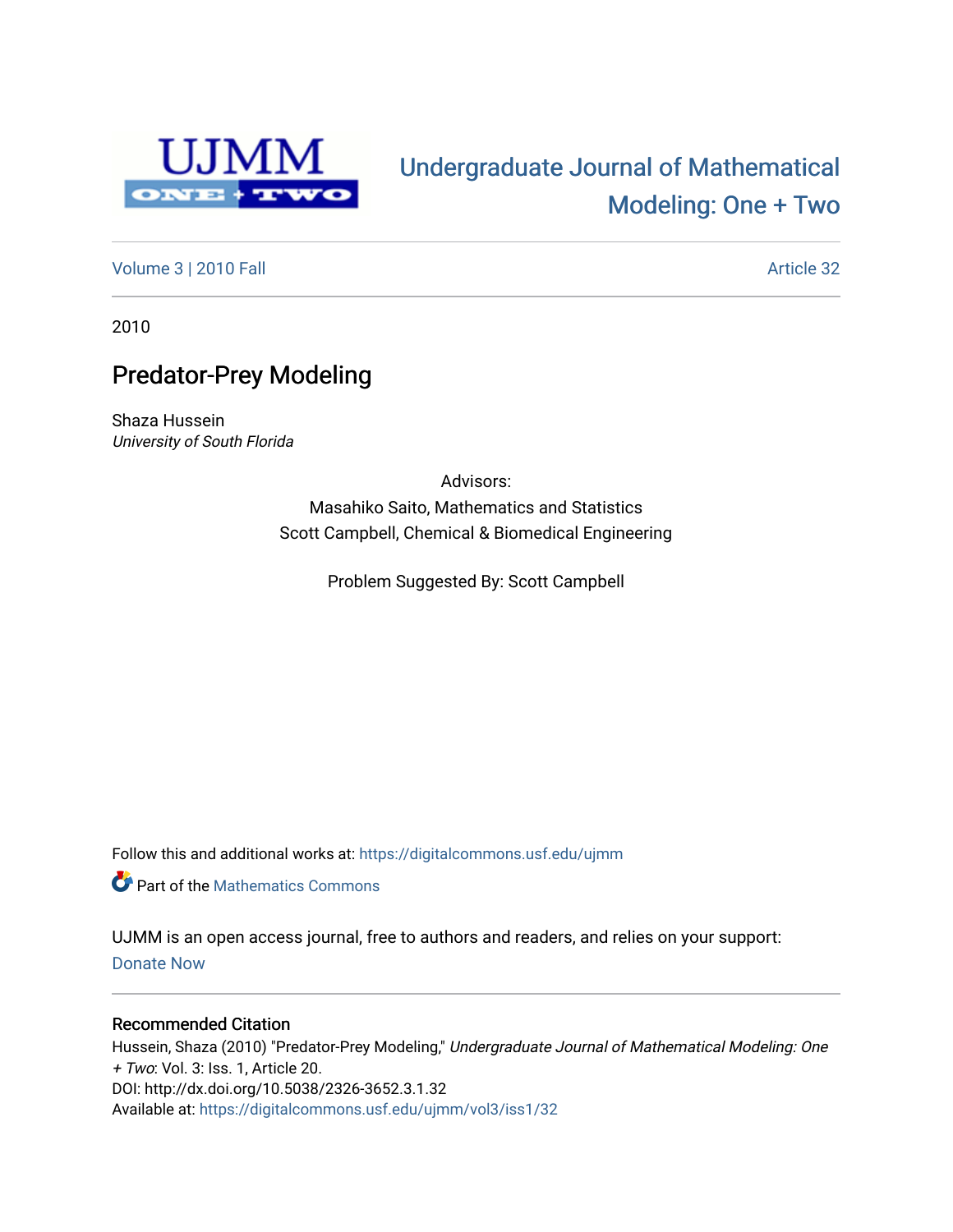## Predator-Prey Modeling

### **Abstract**

Predator-prey models are useful and often used in the environmental science field because they allow researchers to both observe the dynamics of animal populations and make predictions as to how they will develop over time. The objective of this project was to create five projections of animal populations based on a simple predator-prey model and explore the trends visible. Each case began with a set of initial conditions that produced different outcomes for the function of the population of rabbits and foxes over an 80 year time span. Using Euler's method, an Excel spreadsheet was developed to produce the values for the population of rabbits and foxes over the span of 80 years.

### Keywords

Endangered Cats, Logistic Equation, Decreased Populations

#### Creative Commons License

# @0⊛⊚

This work is licensed under a [Creative Commons Attribution-Noncommercial-Share Alike 4.0 License](https://creativecommons.org/licenses/by-nc-sa/4.0/).

### Erratum

This article was previously called Article 32.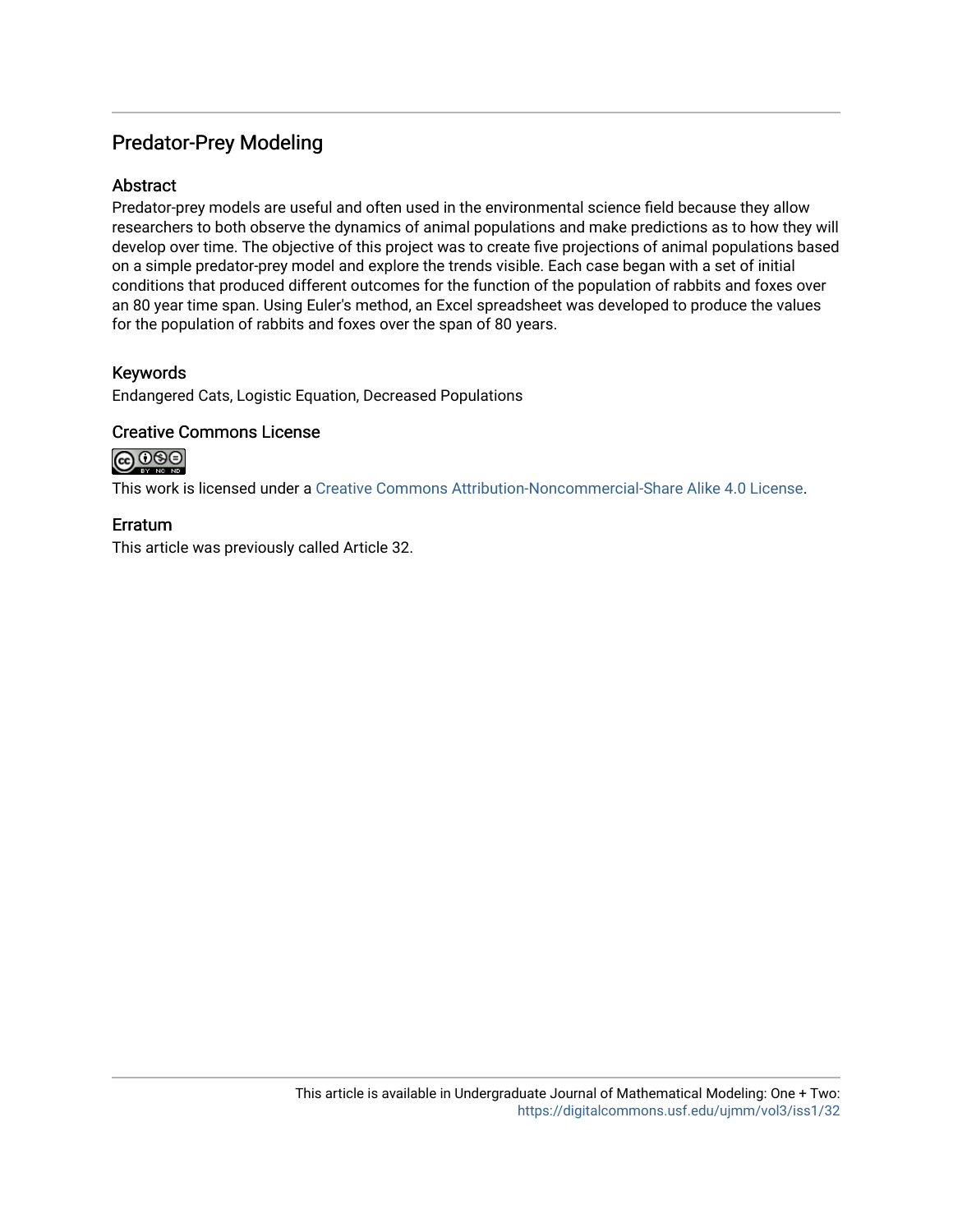# TABLE OF CONTENTS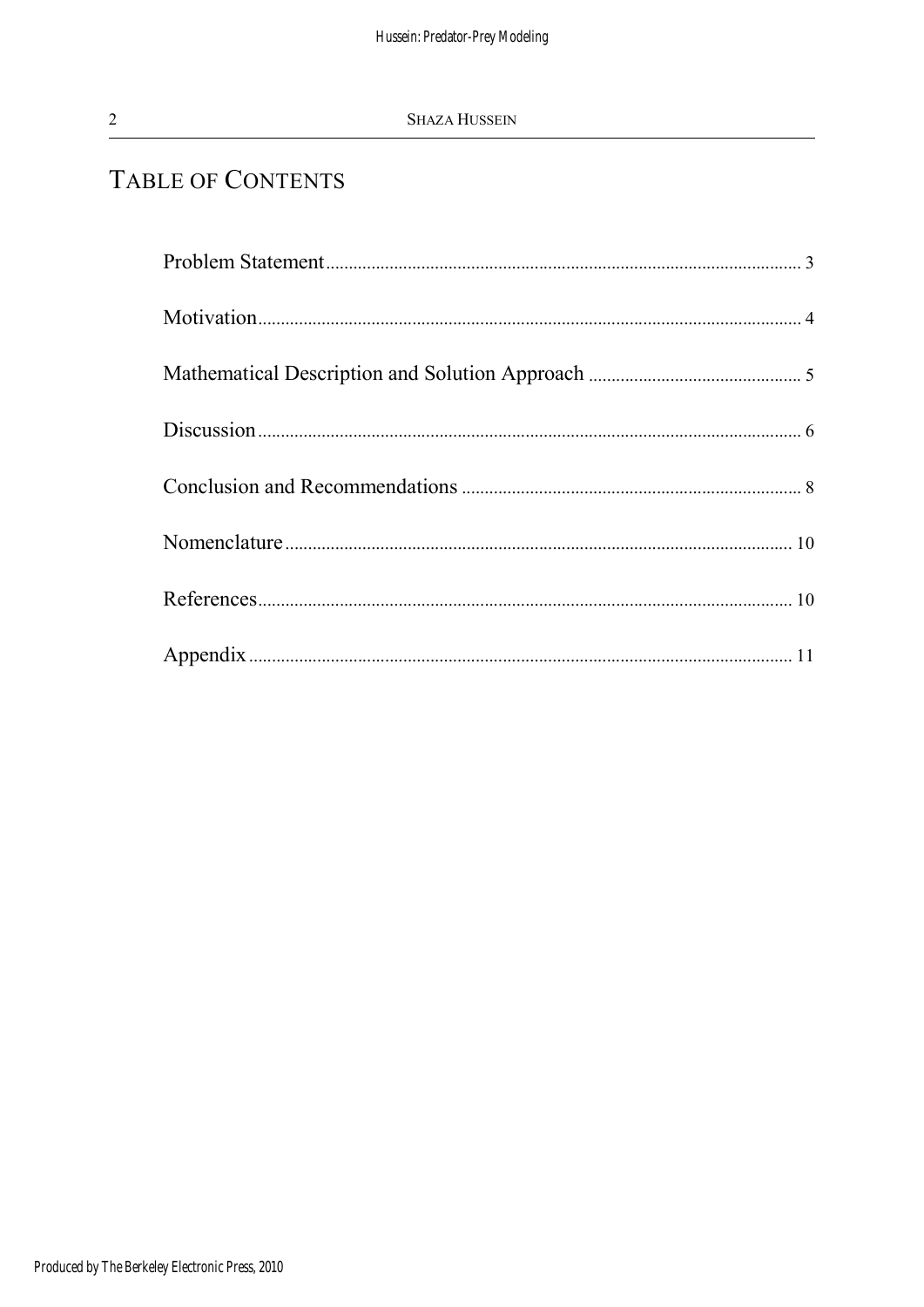# PROBLEM STATEMENT

Predator-prey models are used by scientists to predict or explain trends in animal populations. The goal of this project is to explore the behavior of a simple model. Consider a population of foxes, the predator, and rabbits, the prey. Let  $F$  refer to the number of foxes at any time and  $R$  refer to the number of rabbits. A simple predator-prey model assumes:

- Prey birth rate is proportional to the size of the population.
- Prey death rate is proportional to the size of both the predator and prey populations.
- Predator birth rate is proportional to the sizes of both the predator and prey populations.
- Predator death rate is proportional to the size of the predator population.  $\bullet$

Using the population balance equation:

Rate of Change of a Population  $=$  Birth Rate  $-$  Death Rate

the following model can then be derived:

$$
R' = \frac{dR}{dt} = a_R R - b_R R F
$$
  

$$
F' = \frac{dF}{dt} = a_F R F - b_F F
$$

where the  $a$ 's and  $b$ 's are constants obtained from field data. Since these are first order differential equations, they require one initial condition each. These initial conditions will be that the rabbit and fox populations  $R(0)$  and  $F(0)$  at time zero. Here we take the constants to have these values:

$$
a_R = 0.2/\text{year}
$$
  
\n
$$
b_R = 0.001/\text{year}
$$
  
\n
$$
b_F = 0.5/\text{year}
$$

a) Are there any values for R and F that will lead to a totally stable set of populations?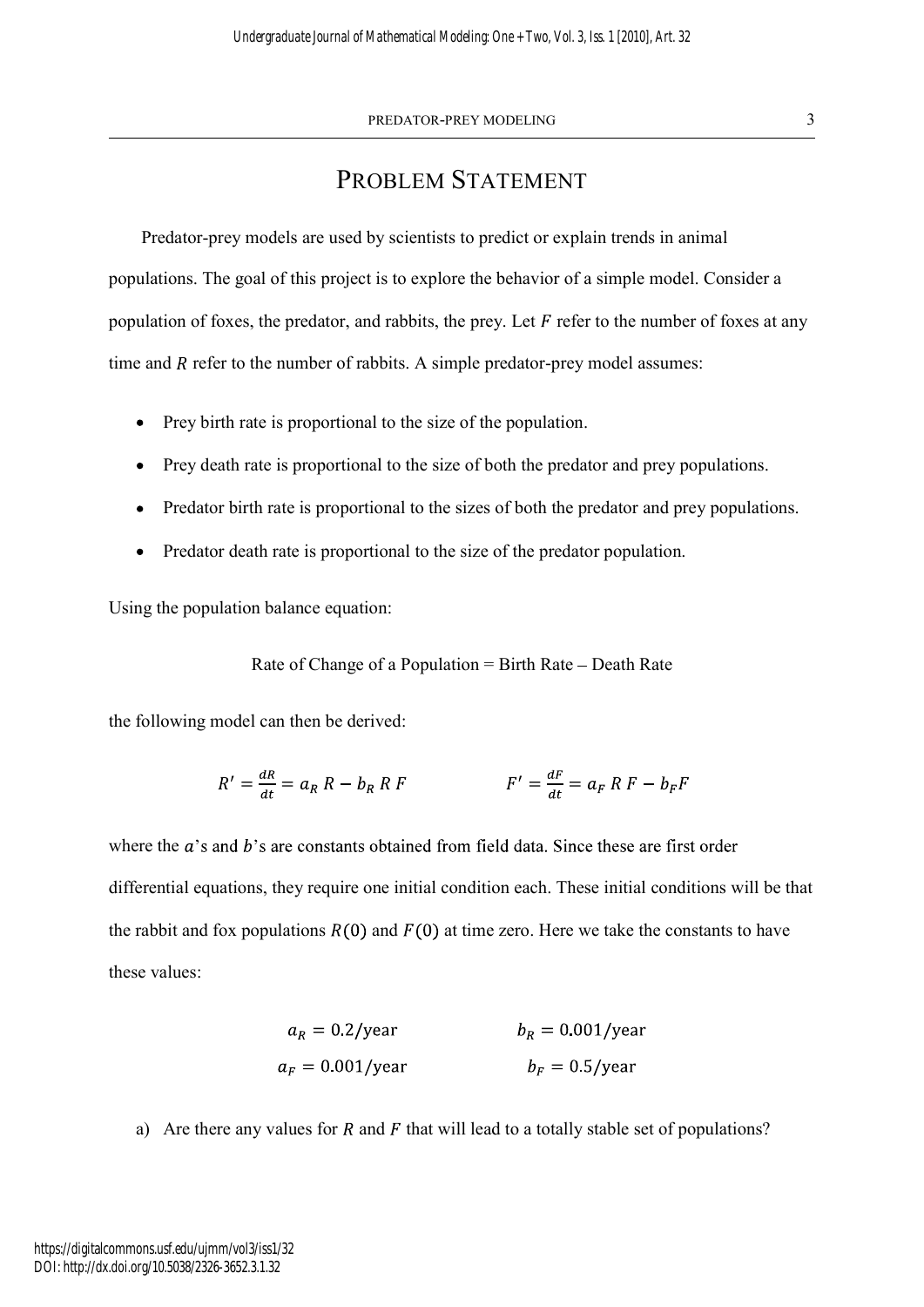b) Set up an Excel spreadsheet to solve the two differential equations using a first order Euler method. Use a step size of  $0.1$  years and run for 80 years. Apply it to the following five cases (Table 1), each of which is a different set if initial conditions.

| <b>CASE</b>    | <b>STARTING POPULATIONS</b> |              |
|----------------|-----------------------------|--------------|
|                | <b>RABBITS</b>              | <b>FOXES</b> |
|                | 100                         | 1000         |
| $\overline{2}$ | 1000                        | 100          |
| 3              | 520                         | 180          |
| 4              | 520                         | 220          |
| 5              | 500                         | 200          |

Table 1: We consider the changes in the populations of rabbits and foxes over an 80 year time period beginning with these five different starting populations.

## MOTIVATION

Predator-prey models are popular in the environmental industry due to their ability to mathematically predict animal populations as well as explain trends that can be observed in species population and density. This mapping out of populations is greatly beneficial because it allows for scientists to track ecosystems and biodiversity. By observing the stability of a predator-prey relationship over time one can measure the strength and stability of the ecosystem itself. Having the knowledge on the way an ecosystem functions, one can then observe the affects and changes the human population has on the ecosystems survival. Numerous predatorprey models exist that vary in complexity and structure. Models can also be specialized to particular regions and populations to ensure accuracy. One particular method, known as Euler method, incrementally approximates the solution to two differential equations using first order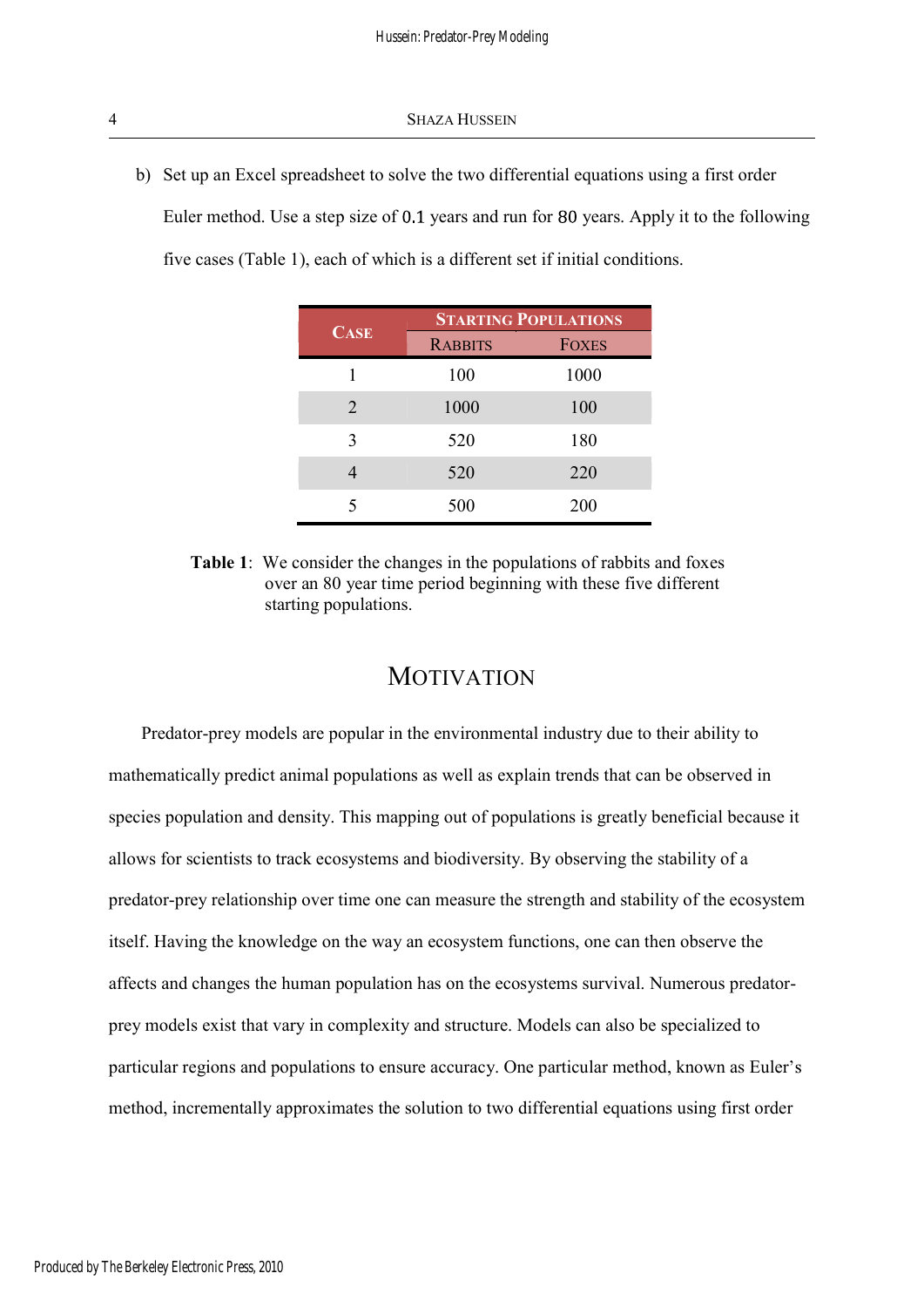PREDATOR-PREY MODELING 5

derivatives starting from initial conditions. The increments we use are small to insure high accuracy. Altering the initial conditions offers several outlines of population trends over 80 years. We can then take this data and draw conclusions as to the patterns and trends of each particular population scenario.

### MATHEMATICAL DESCRIPTION AND SOLUTION APPROACH

Euler's method is a first order numerical procedure for approximating differential equations given an initial value. In this method the exact solution is unknown but the first order derivatives are known. In this case, **MATHEMATICAL DESCRIPTION AND SOLUTION APPRC**<br>
Euler's method is a first order numerical procedure for approximating differential<br>
given an initial value. In this method the exact solution is unknown but the first order<br>

$$
R' = \frac{dR}{dt} = a_R R - b_R R F \tag{1}
$$

$$
F' = \frac{dF}{dt} = a_F R F - b_F F \tag{2}
$$

R and F are the number of rabbit and foxes, which are present at any given time t. The  $a$  and  $b$ values, are constants obtained from field data. Here we were given the values of these constants

$$
a_R = 0.2/\text{year}
$$
  
\n
$$
b_R = 0.001/\text{year}
$$
  
\n
$$
b_F = 0.5/\text{year}
$$
 (3)

We first explore if there are initial population values which lead to stable populations of both rabbits and foxes. This is determined by setting both equations (1) and (2) equal to zero and solving for the values of R and  $F$ , because a stable population will have a constant rate of change, i.e.,  $R'$  and  $F'$ , which is equal to zero. This means

$$
a_R R - b_R R F = R (0.2 - 0.001 F) = 0 \implies R = 0 \text{ or } F = 200 \tag{4}
$$

and

$$
a_F R F - b_F F = F (0.001 R - 0.5) = 0 \implies F = 0 \text{ or } R = 500. \tag{5}
$$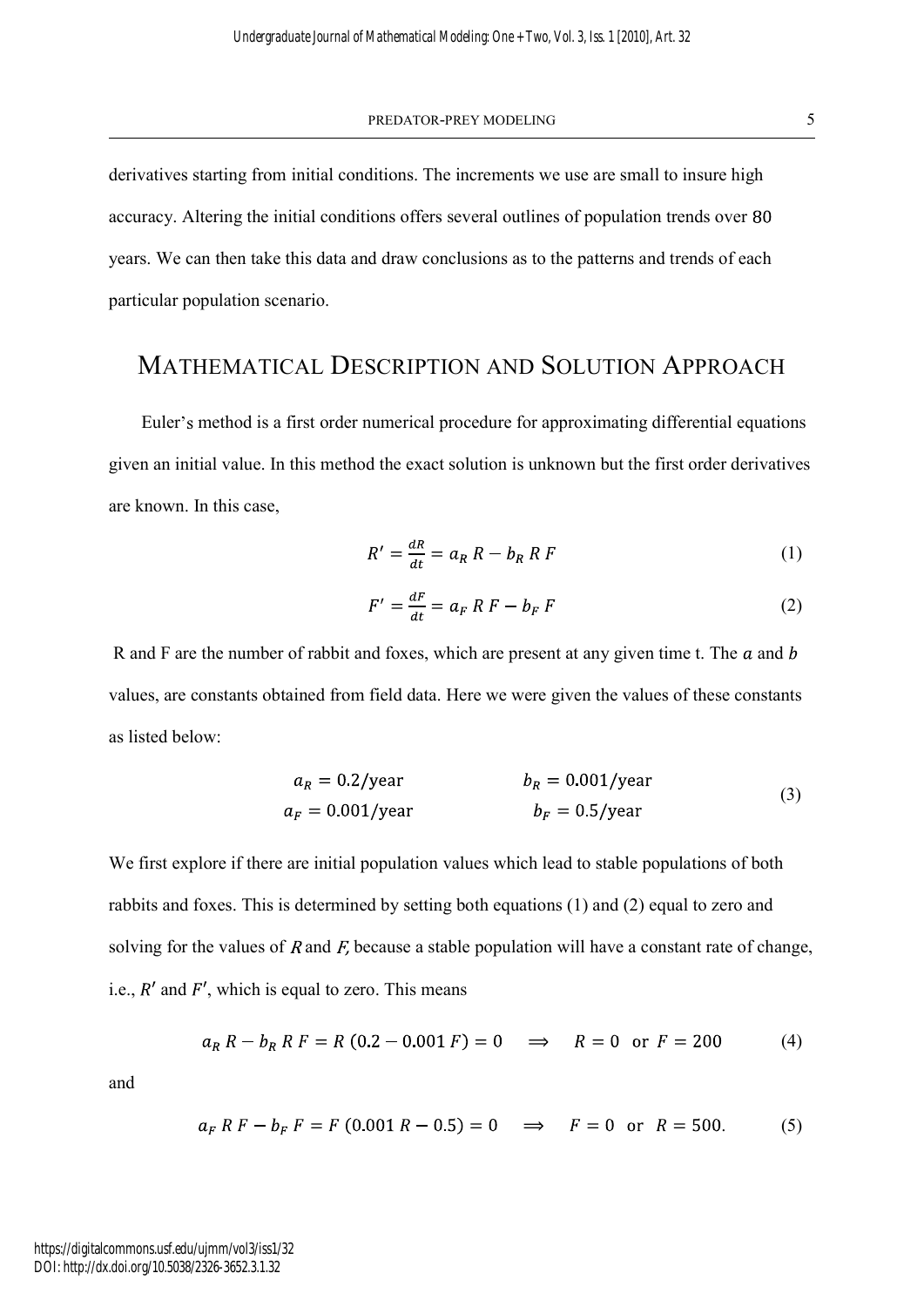Note both equations are satisfied when either  $R = 0$  and  $F = 0$  or  $R = 500$  and  $F = 200$ . Since the first solution is trivial, we will focus on the second solution.

We now turn our attention to constructing an Excel spreadsheet to use the first order Euler's method to solve the two differential equations. The Euler method provides values of future rabbit population values by taking the previous population value and adding the previous R' value multiplied by a small value of  $\Delta t$ ; the same is done for the values of F. This is shown as

$$
R_{new} = R + \Delta t \, R' \tag{6}
$$

$$
F_{new} = F + \Delta t \ F'. \tag{7}
$$

First, the initial values of  $R$  and  $F$  for each particular case were put in the tables. Then, equations (6) and (7) were used to generate new values. Next, the new values of  $R'$  and  $F'$  were computed using equations (1) and (2). Once all the values were computed for each case, the values for  $R$ and  $\ddot{F}$  were plotted against the values for time. See the Appendix for the resulting graphs.

### **DISCUSSION**

The objective of this project was to create five projections of animal populations based on a simple predator-prey model and explore the trends visible. Each case began with a different set of initial conditions that in turn dictated how the populations changed over time. See Table 1 for a list of the cases and the Appendix for the graphs corresponding to each case.

In case 1, we started with a rabbit population, prey, of 100 and a predator population, foxes, of 1000. As can be seen from figure 1 the change in population is periodic for this case. The rabbit population can be seen to be related to the fox population, as it grows one can predict to see an increase in the fox population will follow. This trend seems plausible since the population of foxes in the first order differential is dependent on the population of its food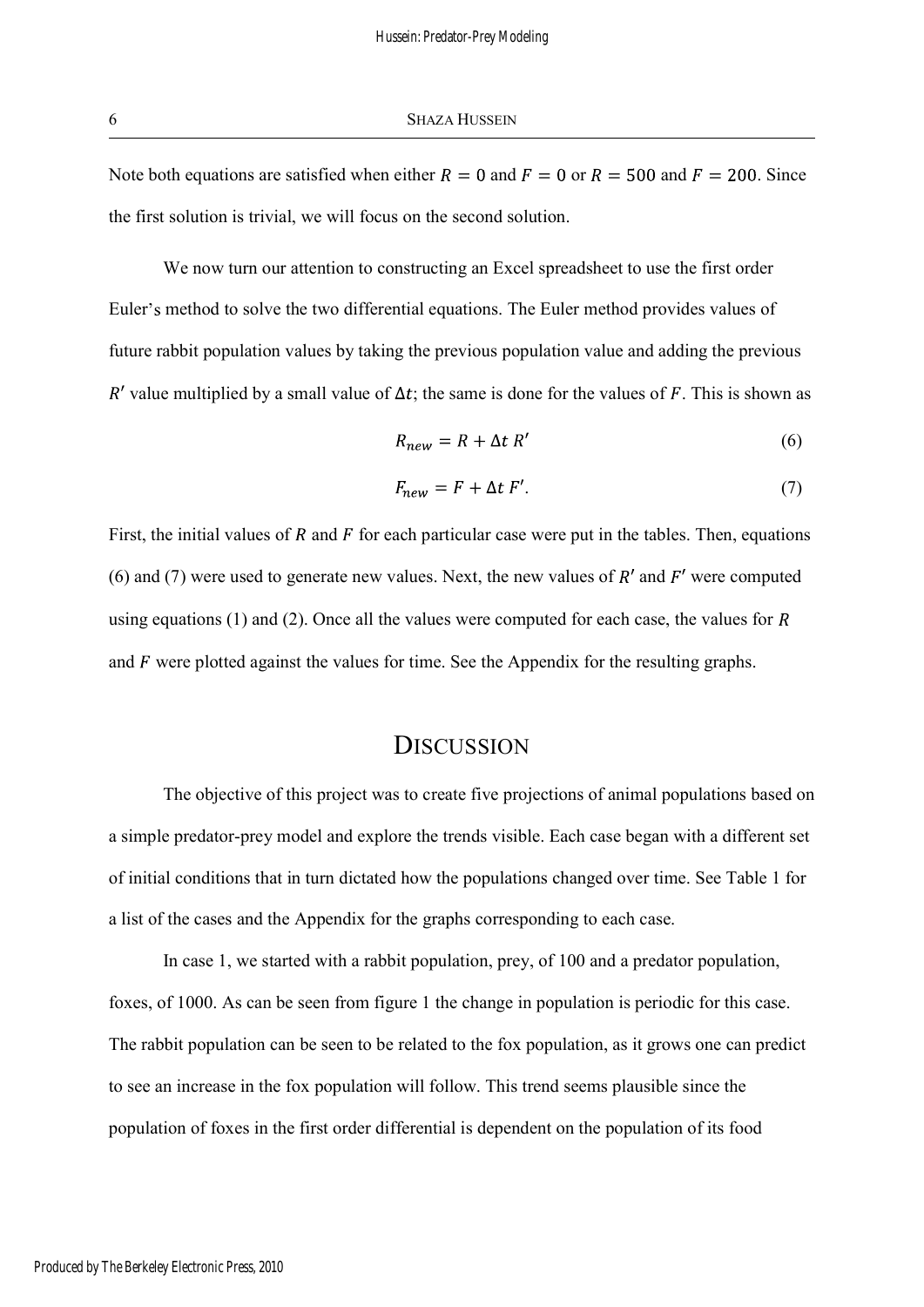#### PREDATOR-PREY MODELING 7

source, the rabbits. It is also seen that the rabbit population depends on that of the fox. The cycle begins with a decline in the fox population. This decline continues until the fox population is drastically low and correlates with an increase in the rabbit population. From the graph this rise and fall of populations seems to occur in thirty year increments and the populations values look to be near equal at values near 1250 members per population.

In case 2, we started with a rabbit population of 1000 and a fox population of 100. Figure 2 shows that this model also provides a periodic population density where a decline in prey correlates with decline in predator. This cycle however occurs in shorter twenty year increments. Figure 2 shows an initially high population of rabbits that declines as the fox population increases. The relative maximums in the fox population on this graph are also the points of intersection between the two population functions. This point of intersection seems to increase over time, beginning at approximately 600 and increasing by about 50 members each cycle.

In case 3, we started with an initial rabbit population of 520 and a fox population of 180. Figure 3 shows that this model differs from the previous but still follows a periodic trend. The peeks in rabbit populations are followed by peeks in the fox population approximately five years later. The same can be said for general increases and decreases in rabbit population that occurs through the 80 year time span. The total peek to peek cycle for both the rabbit and fox population is roughly twenty years. This model provides for a more stable population than the previous two as the values stay within a particular range,  $450 - 550$  for the rabbits and  $150 - 250$  for the foxes, and there are now extreme rise and fall scenarios. The two populations however never intersect, though the relatively stable population lends some knowledge to what may be the numerical relationship between the rabbit and fox populations.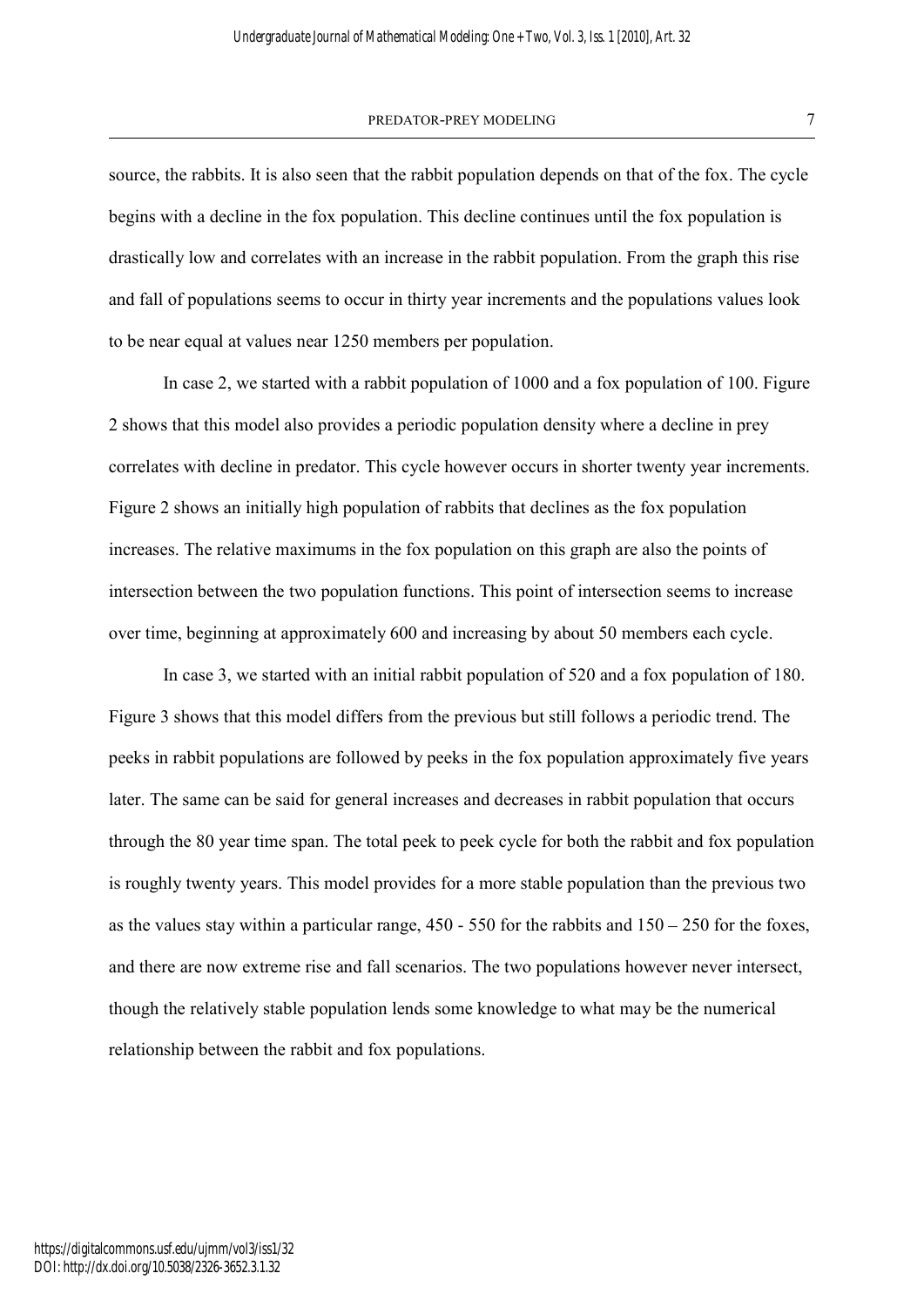#### 8 SHAZA HUSSEIN

In case 4, we started with an initial rabbit population of 520 as well and an initial fox population of 220. This model is very similar to case three, with closely corresponding values for range and nearly identical periodicity. The fox population though begins with an initial decrease in this scenario versus the initial increase that occurs in case 3. The minimums in the fox population follow the minimums in the rabbit population on a five year delay. This case also leads to moderately stable populations that do not intersect and lend knowledge to what the values could provide completely stable populations. The range for rabbit population values is between 450 and 550 while the range of fox values is between 150 and 250, just as before.

In the final case, case 5, we used the values to calculate the part in which to prove that a stable population is in fact possible with those values. Granting no external influences the values of  $R = 500$  and  $F = 200$  provide fully stable populations that are merely straight lights at those particular values. Figure 5 shows that there are theoretically no changes in the population of either the rabbits or foxes over the 80 year time span.

### CONCLUSION AND RECOMMENDATIONS

Over all these various scenarios, using the Euler method, certain overriding trends can be seen. The graph and figures support the notion that the rabbit population and fox population are codependent on one another. The graphs show a correlation between the two populations rises and falls in all cases indicating that , all other conditions constant, the number of rabbit present at any moment is related to the number of foxes present at any moment and vice versa. The periodicity of the population depends on the initial values but is regular and consistent in all cases.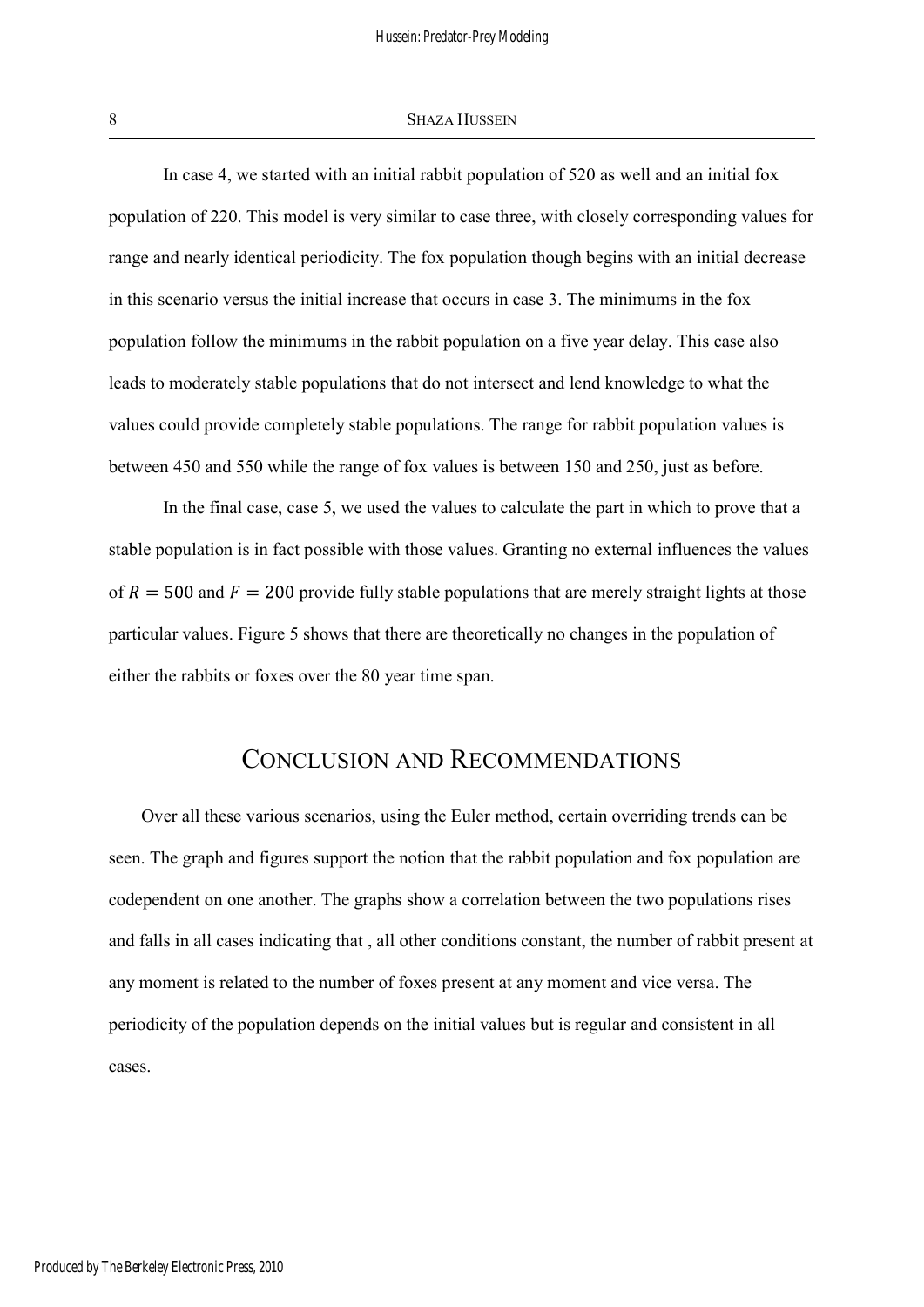#### PREDATOR-PREY MODELING 9

These conclusions are all contingent upon several assumption made at the beginning of the experiment. We assume that the parameters under which we made our differential equations for the rabbit and fox populations were correct and necessary. This is pivotal because we must be able to state that the equations that we base or experiment on are correct and apply properly to this situation. The other assumption is that our value of  $\Delta t$  is small enough to work using the Euler Method. Euler's method uses approximation based on the previous values of  $R$  and  $R'$  and therefore makes it's approximates in small leaps.

Since Euler's method depends heavily on making ones choice of  $\Delta t$  small enough to allow for consistent and reliable predictions, then perhaps future studies could make the value of  $\Delta t$  the variable rather than the initial values of R and F. This would allow for one to compare various models with same conditions to see is different, smaller or larger, values of  $\Delta t$  would provide with different models of population. This study could either further validate or discredit the values from this study because our conclusion are contingent upon the assumption that our value for  $\Delta t$  was small enough to produce accurate predictions.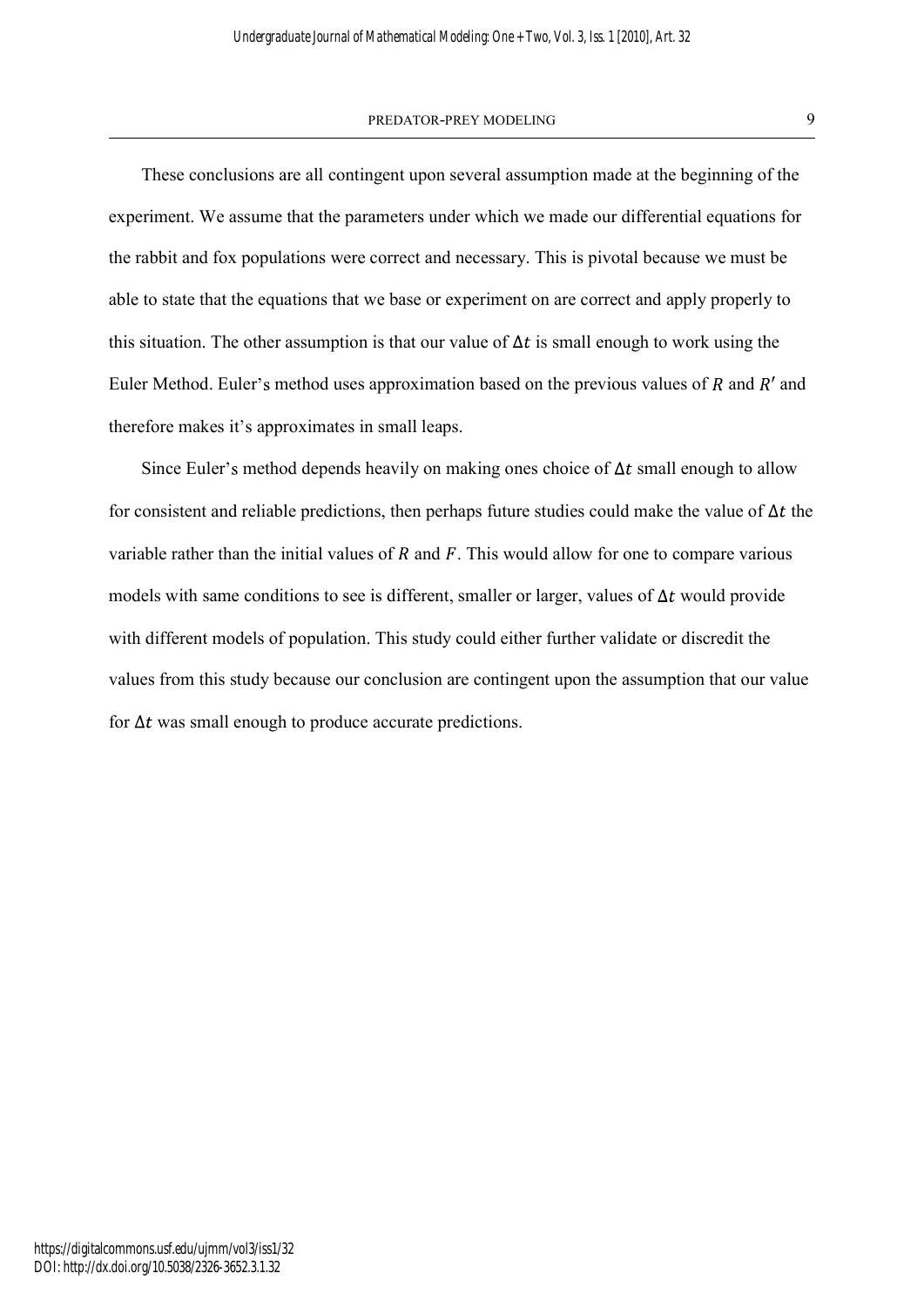# NOMENCLATURE

| <b>Symbol</b> | <b>Description</b>           | <b>Units</b> |
|---------------|------------------------------|--------------|
| R             | Population of Rabbits        | Rabbits      |
| F             | Population of Foxes          | Foxes        |
| Т             | Time                         | Year         |
| $a_R$         | <b>Birth Rate of Rabbits</b> | Rabbits/Year |
| $b_R$         | Death Rate of Rabbits        | Rabbits/Year |
| $a_F$         | <b>Birth Rate of Foxes</b>   | Foxes/Year   |
| $b_F$         | Death Rate of Foxes          | Foxes/Year   |

## **REFERENCES**

Xiao, Yanni, Yanni Xiao and Lansun Chen. Modeling and Analysis of a Predator - Prey Model with Disease in the Prey. Institute of Mathematics, Academy of Mathematics and System Sciences. Academia Sinica, Beijing 100080, People's Republic of China: Mathematical Biosciences Volume 171, Issue 1, May 2001, Pages 59-82.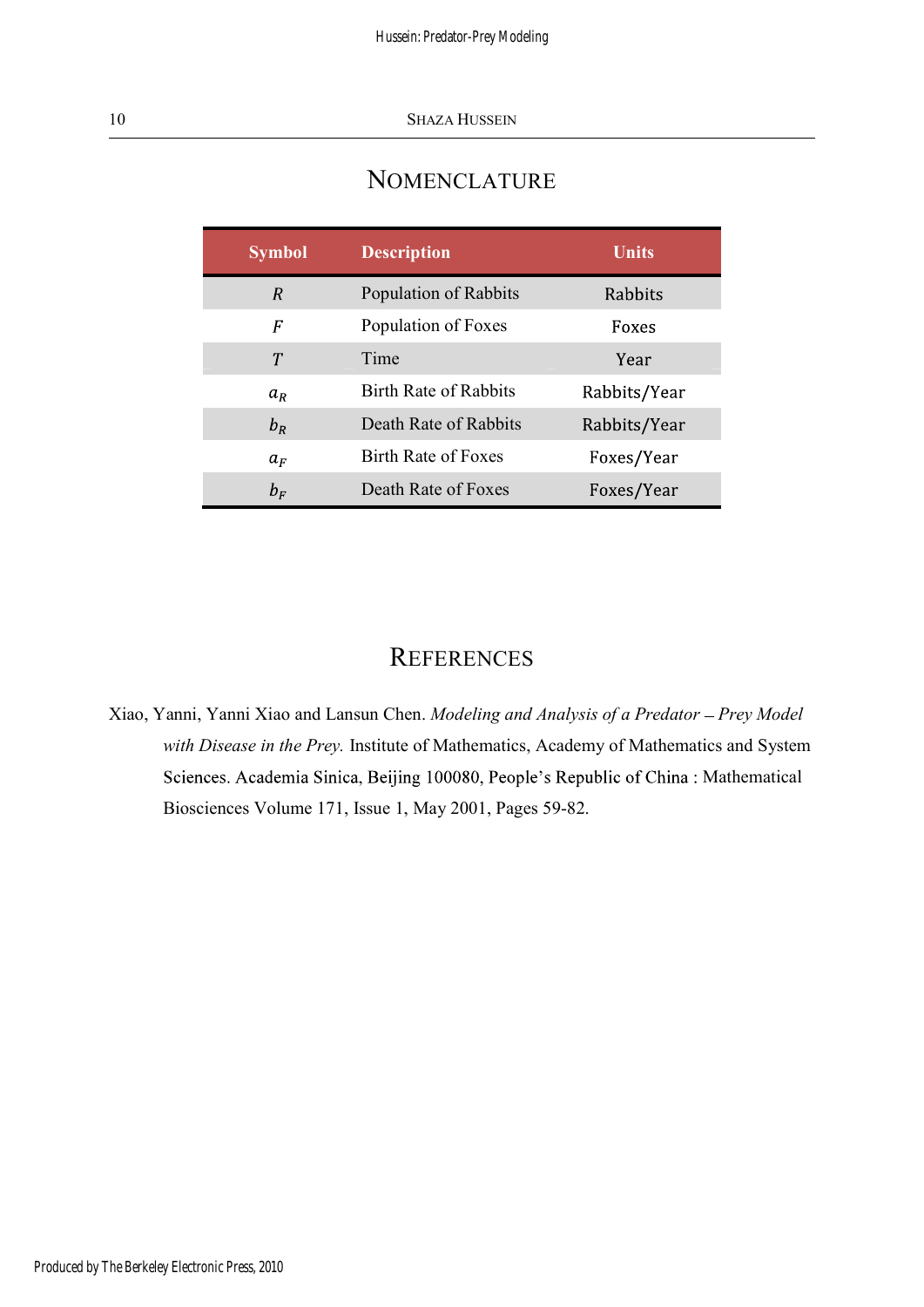

APPENDIX - FIGURES

Figure 1: Rabbit and fox populations over an 80 year span starting with 100 rabbits and 1000 foxes.



Figure 2: Rabbit and fox populations over an 80 year span starting with 1000 rabbits and 100 foxes.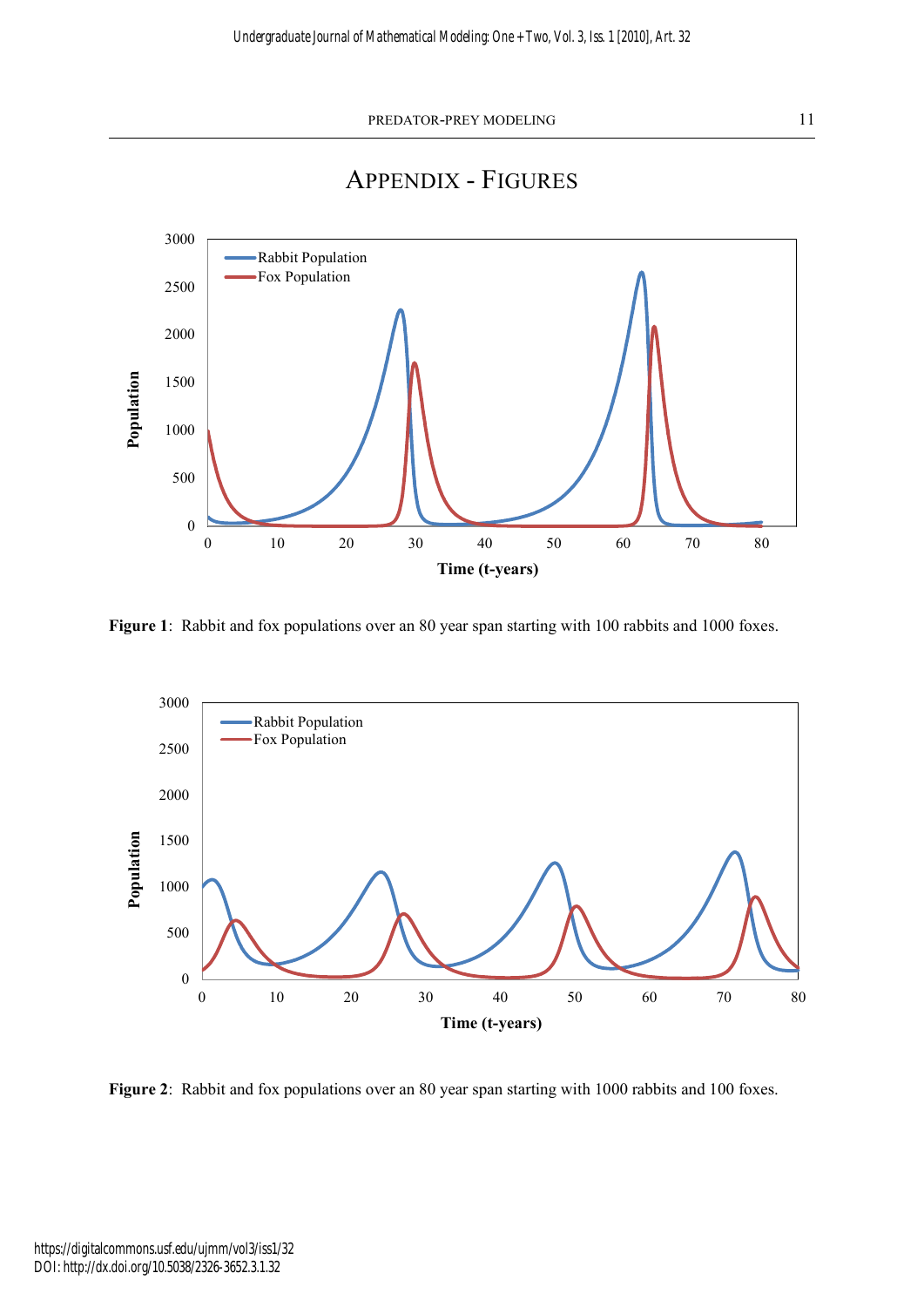

Figure 3: Rabbit and fox populations over an 80 year span starting with 520 rabbits and 180 foxes.



Figure 4: Rabbit and fox populations over an 80 year span starting with 520 rabbits and 220 foxes.